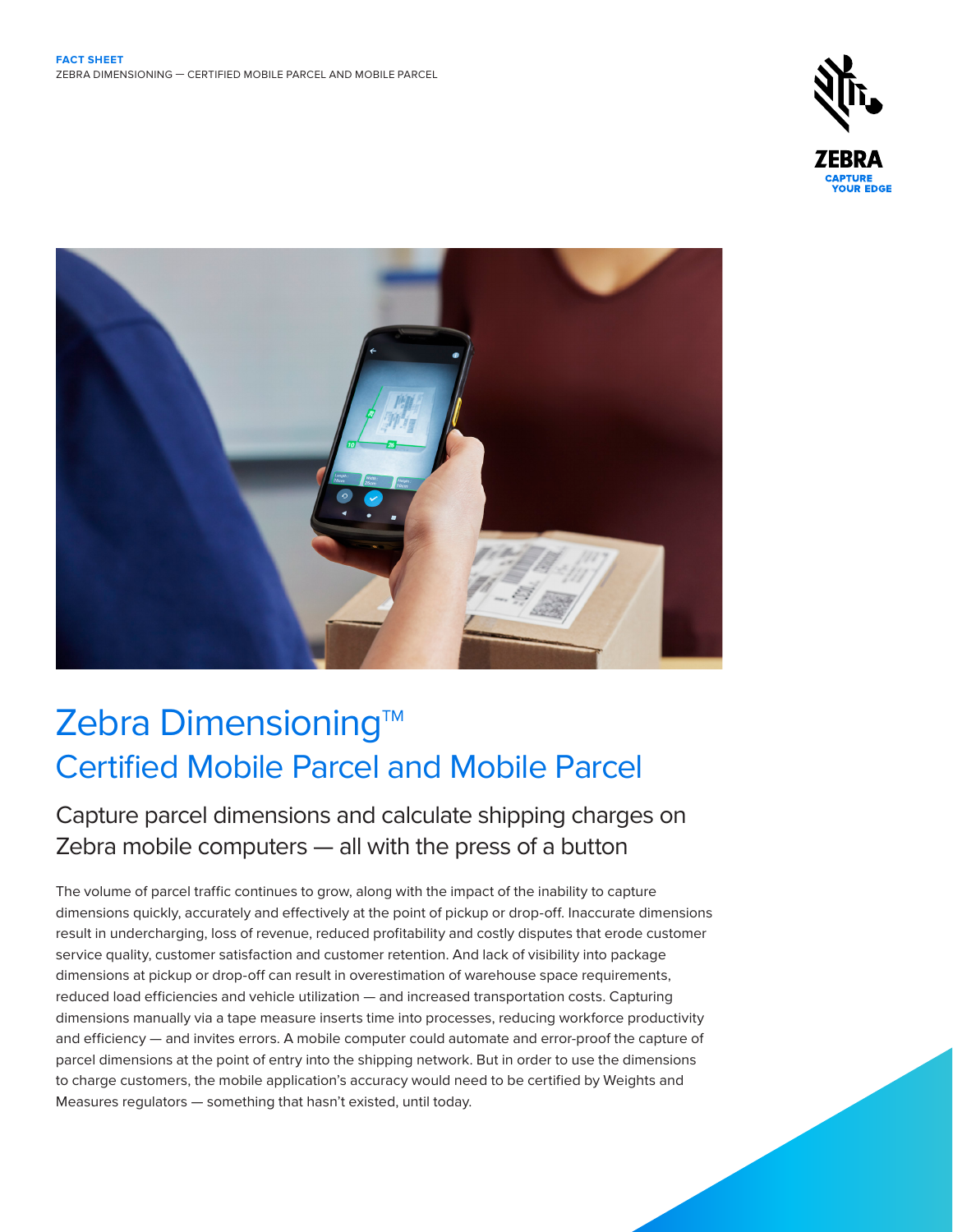# Introducing Zebra Certified Mobile Parcel and Mobile Parcel

## Zebra Dimensioning" Certified Mobile Parcel

Capture accurate parcel dimensions to instantly calculate shipping charges. Certified Mobile Parcel is another industry first from Zebra — the first internationally weights and measures certified, fully integrated handheld mobile dimensioning solution. Built for Zebra mobile computers, Certified Mobile Parcel enables mobile dimensioning, certified as legal for trade to provide accurate calculation of shipping charges at the point of parcel pickup and beyond — from homes and businesses to parcel shops, satellite pick up points and more. And there are no snap-on accessories to impact ergonomics, ease of use, durability, reliability or calibration.

Now, the same Zebra mobile computers that can streamline everyday processes for drivers, associates in parcel shops, warehouse workers and more can also capture accurate parcel dimensioning in seconds, with the simple press of one button. The result? Accurate dimensioning. Accurate pricing. Reduced disputes. Profitability protection. Better customer service. And more value from the Zebra mobile devices that power your operations.

## Zebra Dimensioning" Mobile Parcel

Streamline operations with visibility into parcel dimensions and space requirements. Since parcel dimensions can be valuable for more than calculations of accurate shipping charges, Zebra also offers a non-certified option, Mobile Parcel. This cost-effective option provides visibility into accurate parcel dimensions wherever it will help streamline warehouse and fleet operations — from improved load planning to allocation of warehouse space.



With Certified Mobile Parcel, capturing accurate parcel dimensions to calculate accurate shipping charges is as simple as capturing a barcode. Workers can simply point the red aiming dot at the top surface of a parcel and press the dimensioning button. With intuitive and flexible aiming, accurate dimensions will be captured whether packages are scanned straight down or at an angle, on a counter or the floor. And with Mobile Parcel, warehouse workers can capture item dimensions during picking to automatically calculate the most cost-effective shipping container, maximize load and fleet efficiency and more.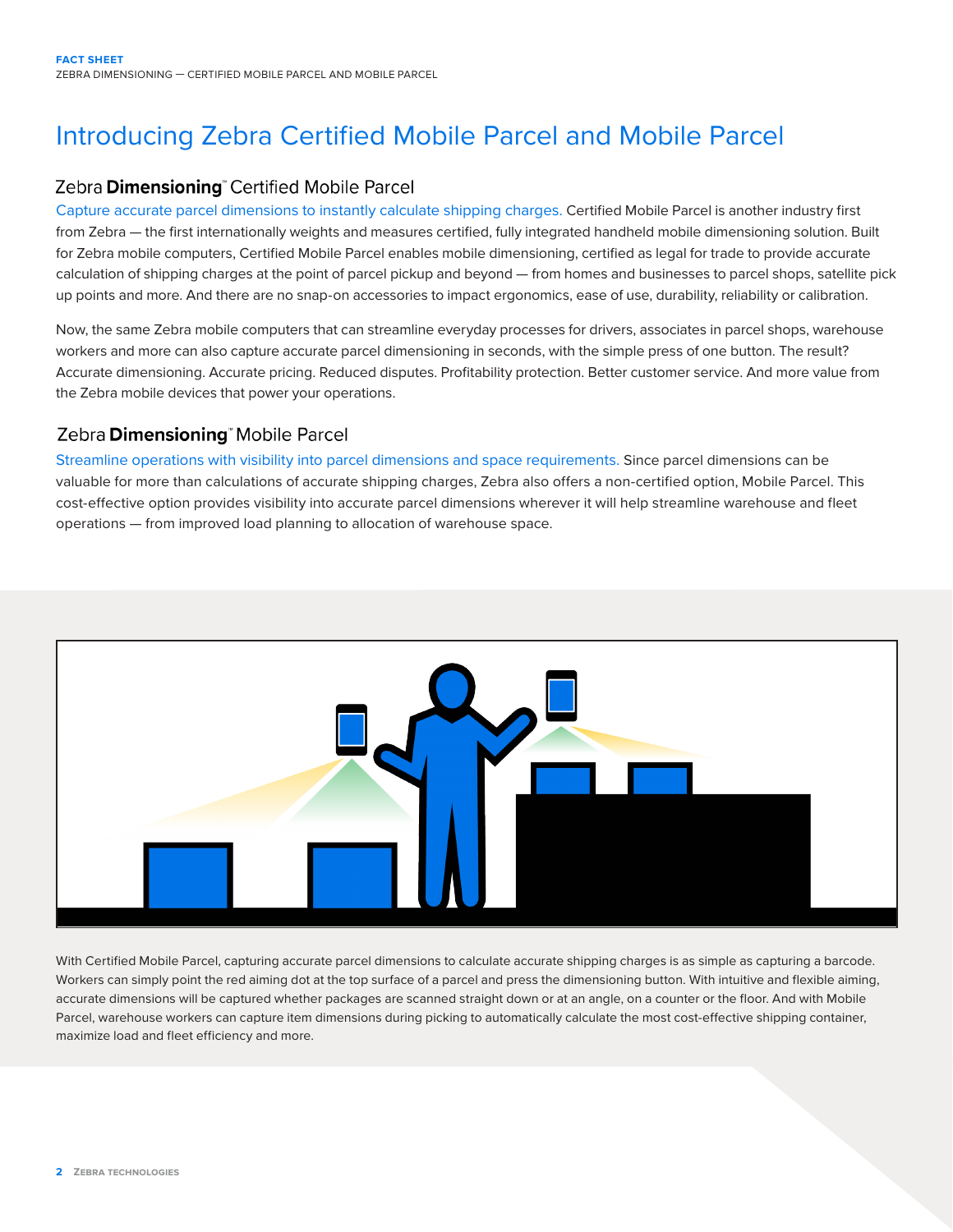# Advanced features put Zebra Mobile Dimensioning solutions in a class of their own

**Certified Mobile Parcel and Mobile Parcel are loaded with more industry-firsts from Zebra**

#### **Fully integrated**

There are no additional external snap-on accessories that can impact overall size, weight, rugged specifications, comfort and reliability. If the mobile computer is dropped, it will remain in calibration — unlike a device with an attached dimensioning accessory that may need re-certification.

#### **Capture dimensions anywhere**

This fully mobile solution allows you to capture dimensions anywhere in your operations — doorstep collection in homes and businesses, parcel drop off locations, warehouses, depots and hubs.

#### **International Weights and Measures pre-certified**

Zebra Dimensioning — Certified Mobile Parcel is supplied pre-certified by NTEP (US), OIML (EU/EFTA), MC (Canada)<sup>1</sup>, NMI (Australia) and MBIE (New Zealand) at launch, with additional certifications in the future.

#### **Fast and easy integration**

This complete solution includes an integrated Time of Flight sensor; pre-installed and sealed Zebra Dimensioning Service and application software; and a Zebra Mobile Dimensioning Application Programming Interface (API) that makes integrating the capture of parcel dimensions into enterprise backend systems as easy as integrating the capture of barcodes.

#### **Rapid capture of practically any parcel**

Capture a wide range of sizes and box types, with any background. Box dimensions can range from 10 cm/3.9 in. per side to 100 cm/47.24 in. per side (dependent upon the certifying organization). Boxes can be plain, wrapped or printed with graphics — and tape and labels won't affect dimensioning capabilities.

#### **Capture dimensions in virtually any environment**

Parcels can be placed on a counter or the floor — cement, tile or carpet. And dimensions can be captured in any lighting — in direct sunlight outdoors, any type of indoor lighting, a dark room or outside at night.



#### **Comfortable 'no-miss' aiming**

Simply place the entire parcel in the camera viewfinder window and position the red aiming dot in the center of the top surface of the parcel for reliable first-time every-time capture of accurate dimensions — even if there are other parcels visible in the camera window. And since you can aim straight down or at an angle, you can easily capture dimensions regardless of whether parcels are on the floor or counter.

#### **Easy to use software**

The Zebra client software is simple, straightforward and intuitive, enabling rapid adoption — your users will be up and running with minimal training. With the API, it's easy to integrate Mobile Dimensioning functionality into your line of business applications, providing a simple and seamless user experience.

#### **Capture accurate dimensions in just seconds**

It takes less than five seconds to capture dimensions just point and capture — infinitely faster than using a tape measure. The automated capture using the integrated Time of Flight camera ensures certified legal for trade accuracy the opportunity for keying errors during data entry eliminated.

#### **Improve loading and warehouse optimization with a non-certified option**

In addition to determining accurate shipping charges, dimensioning data can also be utilized to optimize enterprise operations. Zebra Dimensioning — Mobile Parcel, a noncertified lower cost option, allows enterprises to capture and send dimension information farther upstream in key business processes, providing earlier visibility to better plan loads and warehouse space requirements.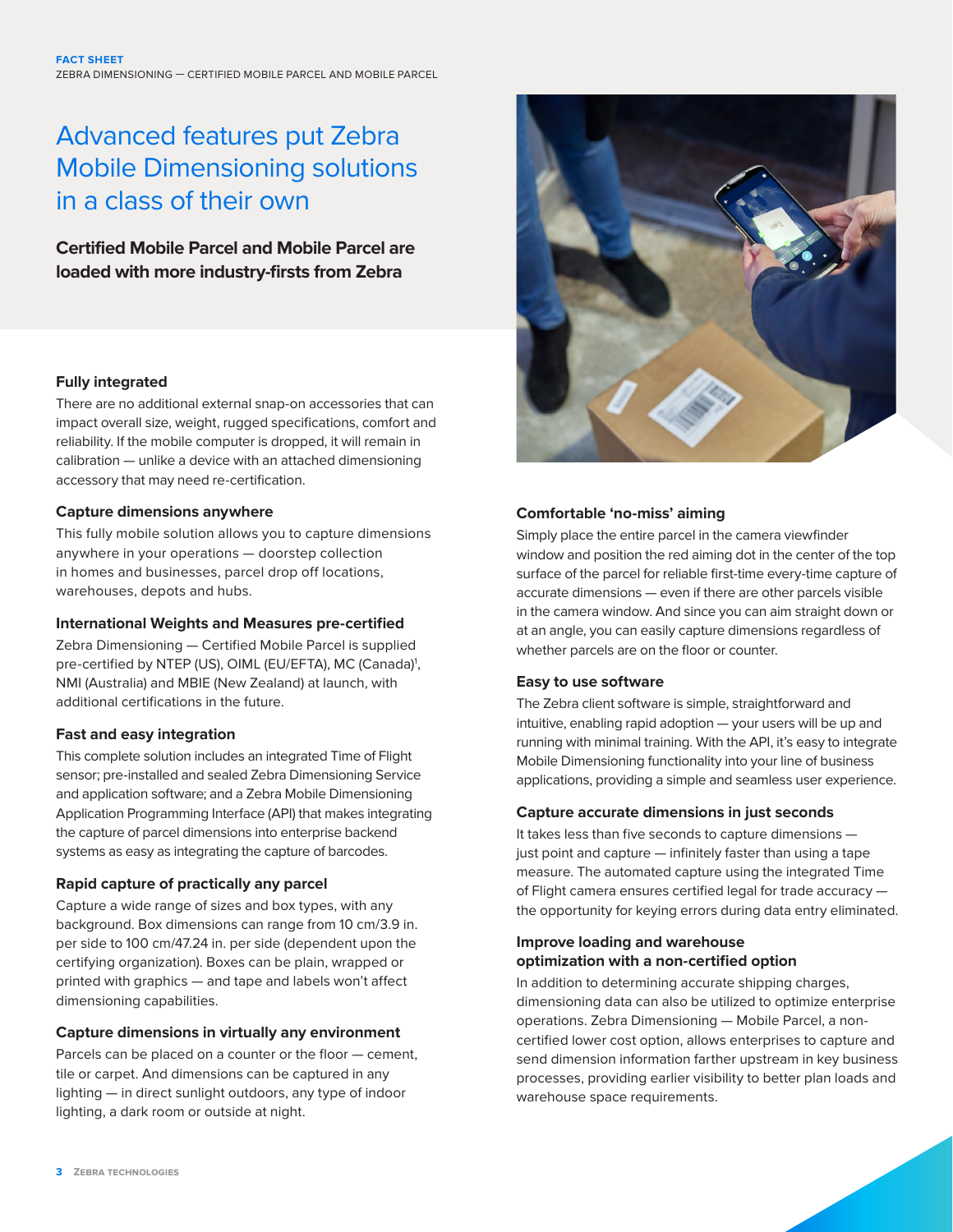

## The many benefits of Zebra Mobile Dimensioning

### **Improving operations from the point of pickup to the point of delivery**

#### **Increase workforce productivity and efficiency**

Now, instead of using a tape measure, workers can simply point and shoot to capture dimensions, anywhere. The time saved allows you to process more parcels per day, helping shippers accommodate the constant increase in parcel volumes.

#### **Increase revenue**

Shipments that arrive at logistics centers with inaccurate measurements create the opportunity for undercharging and lost revenue. And billing errors can cost freight companies as much as 3 to 7 percent in additional costs.<sup>2</sup> With Zebra Dimensioning — Certified Mobile Parcel, shipping costs are always accurate and provable, protecting revenue and profitability.

#### **Eliminate the high cost of dispute and damage claims**

The capture of certified accurate dimensions eliminates disputes over dimension inaccuracies. And since a photo of each parcel is captured as part of the dimensioning process, parcel condition at pickup is undeniably documented, eliminating erroneous claims that damage occurred between pickup and delivery.

#### **Increase utilization and ROI for the delivery fleet**

Visibility into the dimensions of incoming packages at pickup enables better upfront load planning. With Zebra Dimensioning — Mobile Parcel, truckloads can be optimized, reducing the number of trips to move parcels and the associated costs — including drivers, fuel and vehicle wear and tear and maintenance.

#### **Increase warehouse utilization**

Lack of visibility into measurements at pickup or drop-off results in over-estimation of warehouse space requirements. And inaccurate measurements lead to an estimated 20 percent sub-utilization of warehouse space due to inefficient slotting.<sup>3</sup> Zebra Dimensioning — Mobile Parcel enables better warehouse utilization, freeing up space to be re-purposed to better support revenue generation and other business operations.

### **For more information, visit www.zebra.com/zebra-dimensioning**

## **Where can you put Zebra Mobile Dimensioning solutions to work?**

Use Zebra Dimensioning Certified Mobile Parcel and Mobile Parcel wherever dimensions will protect revenue and streamline operations

#### **Certified Mobile Parcel**

- Parcel pickup: doorstep collection at homes and businesses at the network edge
- Parcel shops: carrier collection points
- Large automated sorting hub: revenue retention spot checks for dimensioning accuracy

#### **Mobile Parcel**

- Regional warehouses and depots: receiving, cross docking, loading
- Large automated sorting hub: disaster recovery